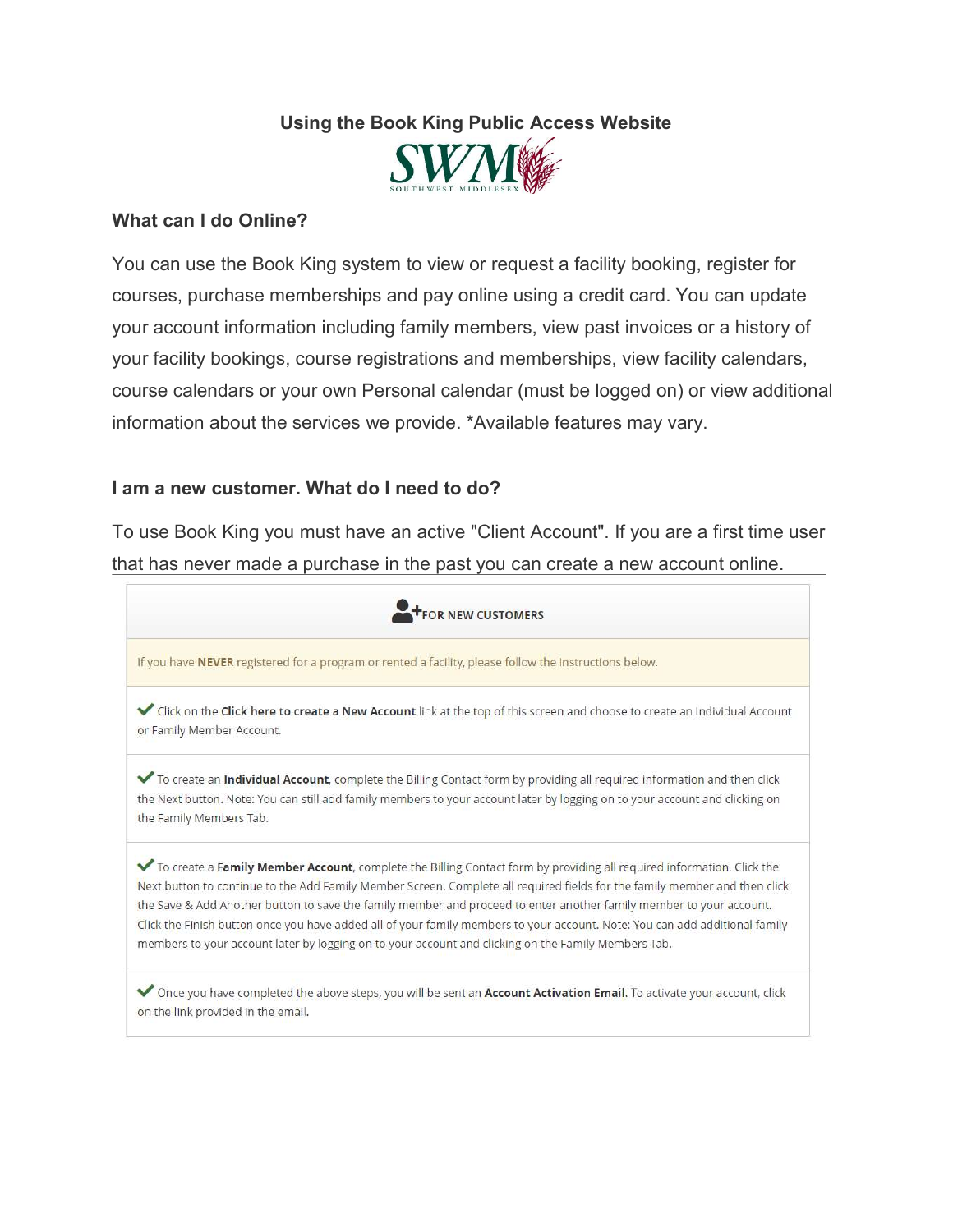**X**FOR EXISTING CUSTOMERS

If you have participated in a program or rented a facility in the past but do not have an online account or cannot access an existing account, please DO NOT create a new account. Please contact us at 519-287-2015 to activate your existing account. Once we enable your online access, you will receive an Account Activation Email. Follow the instructions to access your online information.



information. If you are still experiencing problems, please call 519-287-2015 or email kdewaele@southwestmiddlesex.ca.

## How do I add family members to my account?

Choose the "Create Family Member Account" option when first creating your account. Add the Billing Client and then proceed to add each of your family members during the account creation process. You can also add or update assigned Family Members at any time by logging on to your account and clicking on the Family Members Tab.

## I forgot my Book King Account information.

If you have made a "walk up" facility, course or membership purchase in the past and have provided us with your full contact information including an email address or created a client account online and can't remember your logon information you can look up your existing account: here

#### or

If you have made a "walk up" facility, course or membership purchase in the past but you are not able to logon or lookup your account please contact us for assistance. \* Please Note: it is important that you do not create a duplicate account so we can ensure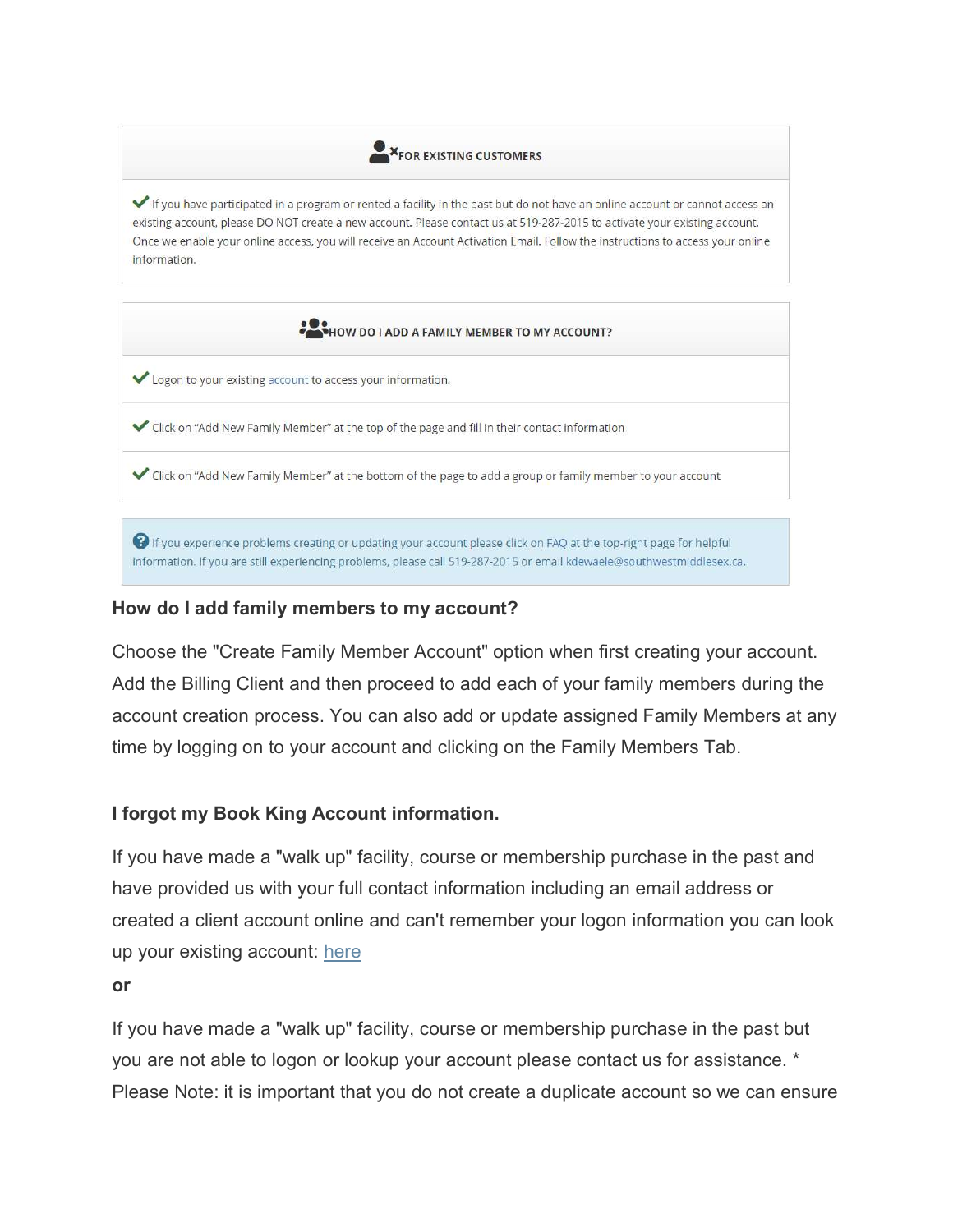all of your history and billing is contained within a single user account. If you proceed and have duplicate client accounts you will need to contact us to merge your client accounts.

# What web browser can I use with the system?

Book King works equally well with recent versions of all modern web browser such as Microsoft Internet Explorer, Firefox, Chrome or Safari (for Mac users). As Book King uses a SGC (Server Gated Cryptography) SSL certificate to encrypt transaction information NOT browser based encryption you can be confident that all transactions are processed using 128 bit strength encryption regardless of your web browser encryption capabilities.

## Is this site secured?

Yes, we have taken many steps to ensure the security of your transaction and personal information. Security is provided using the highest encryption strength available. Once you log in, you should notice an icon that resembles a locked padlock in your browser, showing that all data is being encrypted. Double click on the locked padlock to view further information about the digital certificate.

## What if I don't have or, don't want to use a credit card?

You can use this website to identify the courses or memberships you wish to purchase and call us to complete the purchase.

## I am unable to login.

You stopped using Book King for a period of twenty (20) minutes or longer. Please "refresh" your system and log back in.

## or

You added a course or membership to your "Shopping Cart" and you did not "Checkout" to complete the transaction, then stopped using the system for a twenty (20) minute period or longer. Please "refresh" your system and log back in.

or

Your account may have been frozen by us. Please contact us for assistance.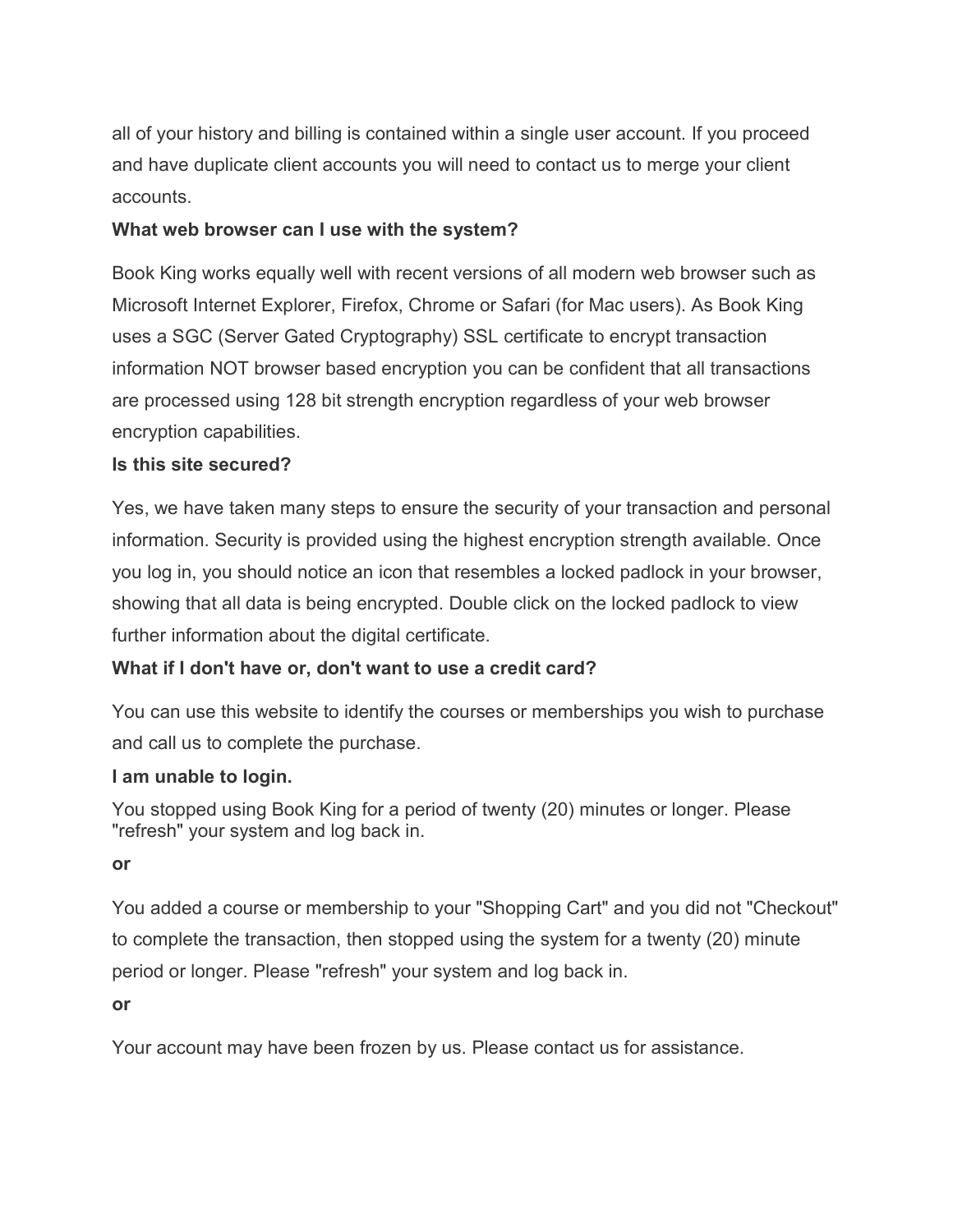## Course Registration

## How do I register for a Course?

- 1. Click on "Courses" in the menu at the top of the screen.
- 2. Select a "Season" you wish to view offered courses.
- 3. Optionally you may click the "Available Courses Only" checkbox to only view courses that you can immediately enroll into online.
- 4. Click on a "Course Subcategory" within the "Course Category" Tree to view offered courses..
- 5. Click on the "View Details" button to view course details..
- 6. Click the "Register Now" button to enroll in the course. If your account has family members added the "Participant Selection" screen will be displayed (otherwise the "Shopping Cart" screen is displayed). Select the participant name(s) from your account that you wish to enroll into the selected course and click the "Continue" button. If a "Register Now" button is not clickable; this course is not currently available for internet registration or you have already added this course to your "Shopping Cart" or you (and all your family members) are already registered in this course..
- 7. To register for additional courses, click on "Keep Shopping" button from the "Shopping Cart" screen or click the "Process Payment" button to proceed to the "Process Payment" screen to complete your registration purchase. You may have to agree to "Terms of Service" documents before proceeding to payment..
- 8. Once you have successfully completed the payment transaction a receipt will be displayed with complete details about the course registrations you have made and a confirmation email will be sent to you..

## How do I withdraw from a Course?

To withdraw from a Courses please contact us for assistance. Please refer to our Refund Policy.

## How do I get added to a course waitlist?

To be added to a course waitlist please contact us for assistance.

## How do I view my course session times?

You can view all course session times by clicking on "Calendars" in the menu at the top of the screen and then clicking on the "Course Calendar" link. To view your own personal course session times click on "Calendars" in the menu at the top of the screen and then click the "Personal Calendar" link. You can also view your course session times by viewing your enrollment receipt by logging on to your account, clicking on "My Account" in the menu at the top of the screen and then clicking on the "History" tab and selecting the "Courses" radio button option.